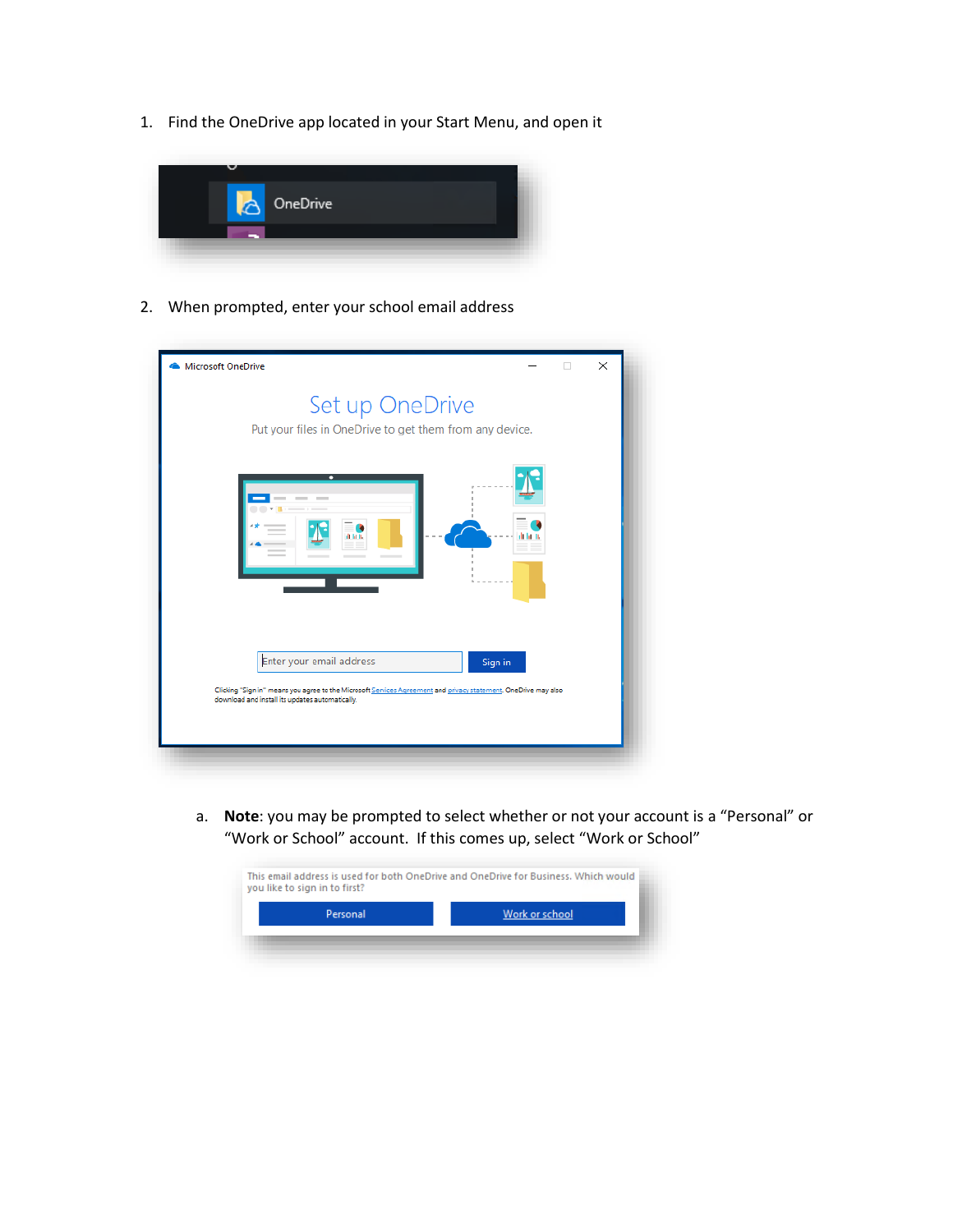3. You will be prompted to sign in with your school email address

| Microsoft OneDrive                    |  | $\times$ |
|---------------------------------------|--|----------|
|                                       |  |          |
|                                       |  |          |
|                                       |  |          |
| Office 365                            |  |          |
| Work or school account                |  |          |
| caleb.reinhardt@calloway.kyschools.us |  |          |
|                                       |  |          |
|                                       |  |          |
| Sign in<br><b>Back</b>                |  |          |
| Can't access your account?            |  |          |
| Microsoft<br>2017 Microsoft           |  |          |
| Terms of use Privacy & Cookies        |  |          |

4. You will then see the "welcome" screen. Click "Next"

| Microsoft OneDrive                                                                                                          |  | X |  |
|-----------------------------------------------------------------------------------------------------------------------------|--|---|--|
| This is your OneDrive folder<br>Add files here so you can access them from other devices and still<br>have them on this PC. |  |   |  |
| Your OneDrive folder is here: C:\Users\creinhar\OneDrive - KDE - Staff<br>Change location<br>Next                           |  |   |  |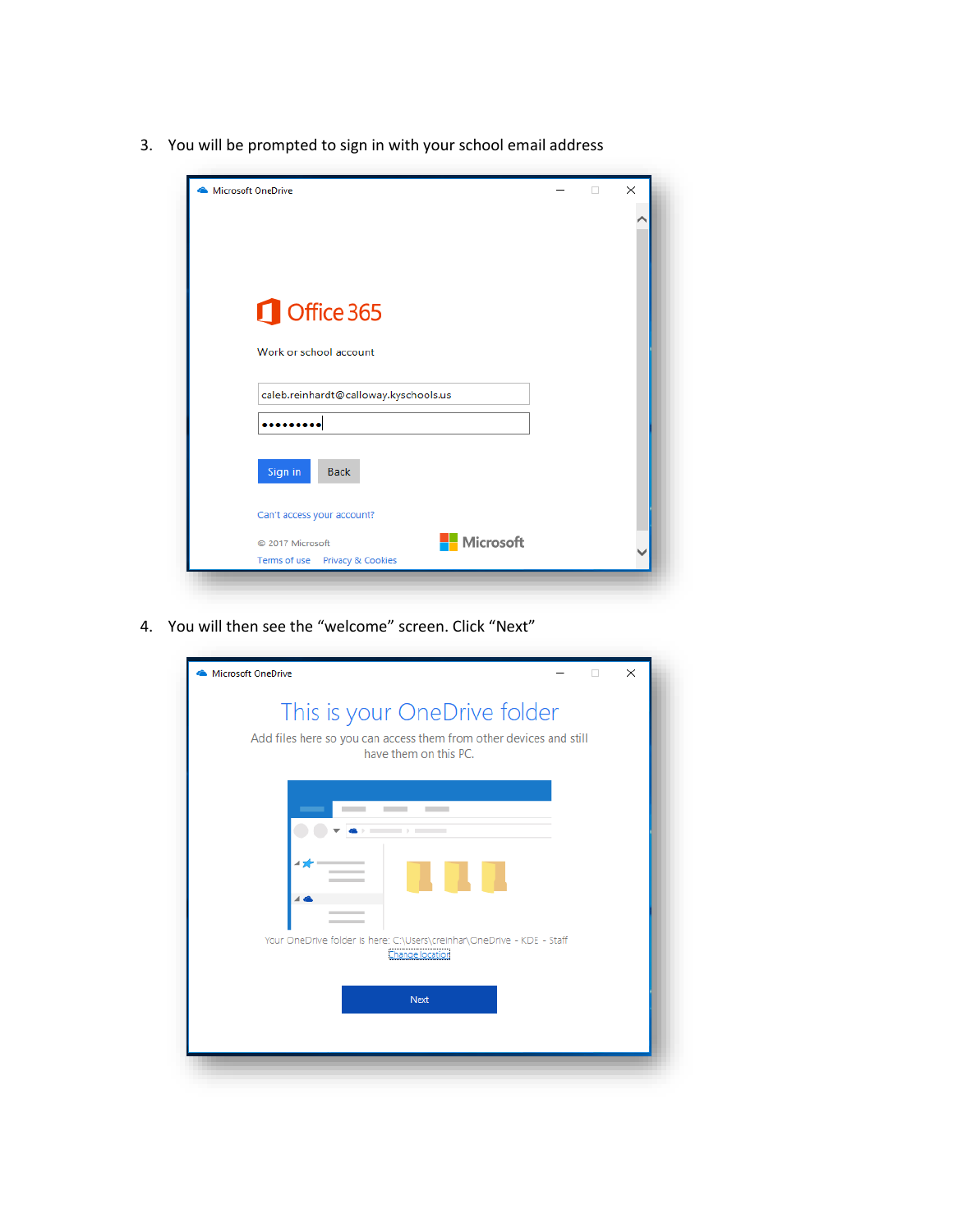5. There will be a list of files and folders in your OneDrive that you can sync to the local folder on your computer. Clcik "Next" (if you have never added files to OneDrive, or created folders there, then you may not see much here)

| Microsoft OneDrive                                                                                                                                                                                                                                                                                                                  |             | $\times$ |
|-------------------------------------------------------------------------------------------------------------------------------------------------------------------------------------------------------------------------------------------------------------------------------------------------------------------------------------|-------------|----------|
| Sync your OneDrive files to this PC                                                                                                                                                                                                                                                                                                 |             |          |
| Choose what you want to download to your "OneDrive - KDE - Staff" folder.<br>You can get to these items even when you're offline.                                                                                                                                                                                                   |             |          |
| $\boxtimes$ Sync all files and folders in OneDrive - KDE - Staff                                                                                                                                                                                                                                                                    |             |          |
| Or sync only these folders:                                                                                                                                                                                                                                                                                                         |             |          |
| FG8 (110.3 MB)<br>∨<br>⋋<br>HP SSM (7.3 MB)<br>$\,>\,$<br>∨<br>KYSTE 2016 (277.2 MB)<br>><br>Legal Issues (2.3 GB)<br>✓<br>$\mathcal{P}$<br>misc (10.2 KB)<br>∨<br>$\rightarrow$<br>✓<br>my scripts (41.6 KB)<br>$\rightarrow$<br>ndb (9.1MB)<br>$\checkmark$<br>$\rightarrow$<br>Read&Write Google (101.4KB)<br>◡<br>$\rightarrow$ |             |          |
| SCCM (0.0 KB)<br>$\checkmark$<br>$\rightarrow$<br>Shared with Everyone (0.0 KB)<br>$\rightarrow$<br>∨                                                                                                                                                                                                                               |             |          |
| Location on your PC: C: \Users\creinhar\OneDrive - KDE - Staff<br>Selected: 3.1 GB Remaining space on C: 35.0 GB                                                                                                                                                                                                                    | <b>Next</b> |          |

6. Your OneDrive folder is now ready to sync! Now click on "Open my OneDrive – KDE – Staff folder"

| Microsoft OneDrive                                                                                                     |  | × |
|------------------------------------------------------------------------------------------------------------------------|--|---|
| Your OneDrive is ready for you                                                                                         |  |   |
| We'll sync your files to this PC. To add files to OneDrive, just move them to your<br>"OneDrive - KDE - Staff" folder. |  |   |
| ۰                                                                                                                      |  |   |
| Open my OneDrive - KDE - Staff folder                                                                                  |  |   |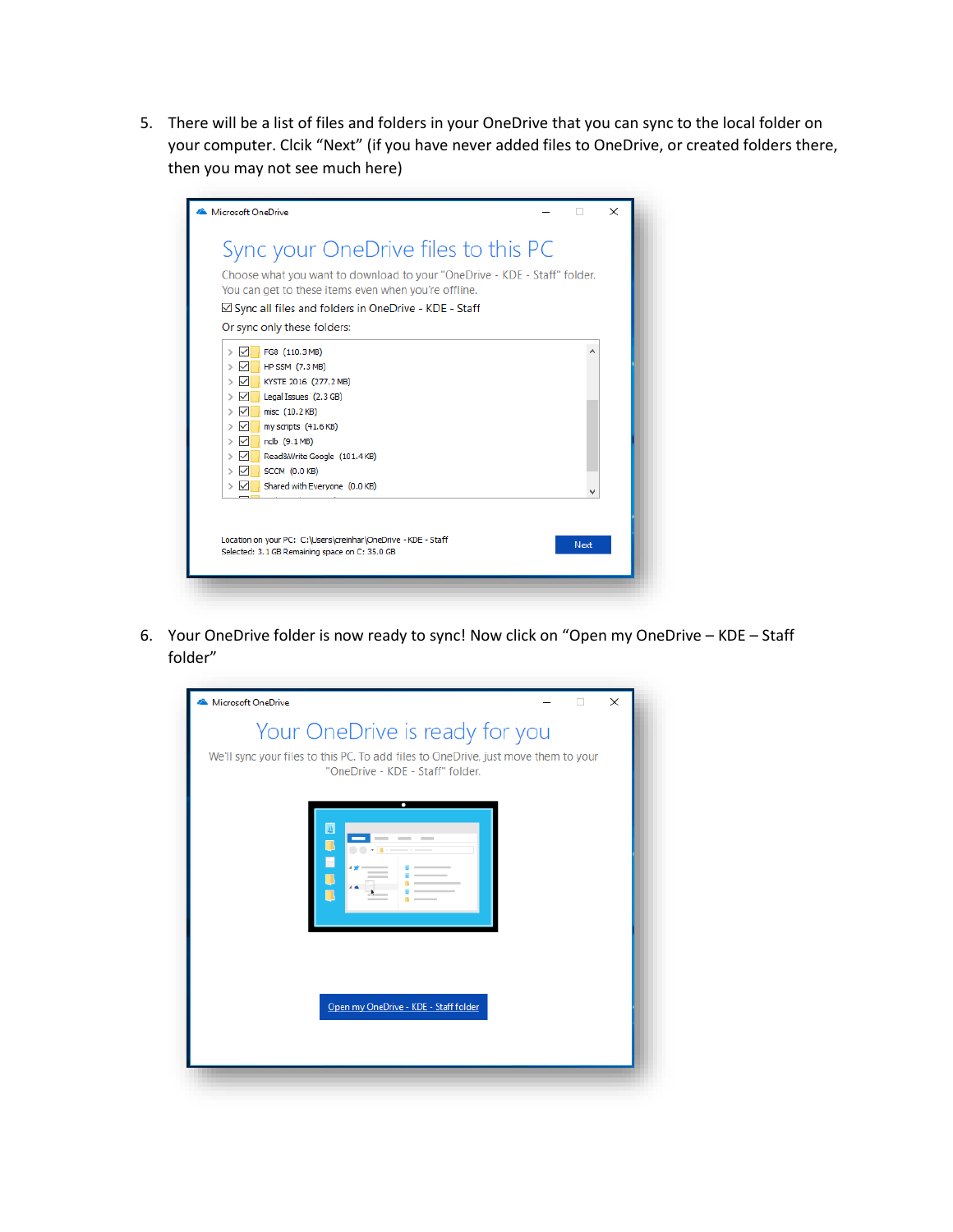7. File Explorer will open, and you will see "OneDrive – KDE – Staff" in your libraries list. There will also be an icon in the system tray that can be helpful to see the sync status



- 8. Copy files and folders from your Documents folder and other libraries. Anything you want to save can be placed in the OneDrive library.
- 9. It is important to note that some characters in file names will cause an error with OneDrive sync. For example, if I try to copy this file ("Bad file name !  $@# $% \wedge @$  (-+.docx") to the library, I get an error



10. Clicking on the alert will bring up a window showing which files cannot be synced

| Name                                                                                                               | Error                           | <b>Resolution</b>                                                                                                         |
|--------------------------------------------------------------------------------------------------------------------|---------------------------------|---------------------------------------------------------------------------------------------------------------------------|
| $\bigoplus_{+,\text{docx}}^{\text{Bad file name } ! \, \textcircled{x} \, \# \, \text{S} \, \%\wedge \text{R}$ ( - | The name or type isn't allowed. | Remove the item from your OneDrive folder. For info<br>about your organization's policies, contact your IT<br>department. |
|                                                                                                                    |                                 |                                                                                                                           |
|                                                                                                                    |                                 |                                                                                                                           |
|                                                                                                                    |                                 |                                                                                                                           |
|                                                                                                                    |                                 |                                                                                                                           |
|                                                                                                                    |                                 |                                                                                                                           |
|                                                                                                                    |                                 |                                                                                                                           |